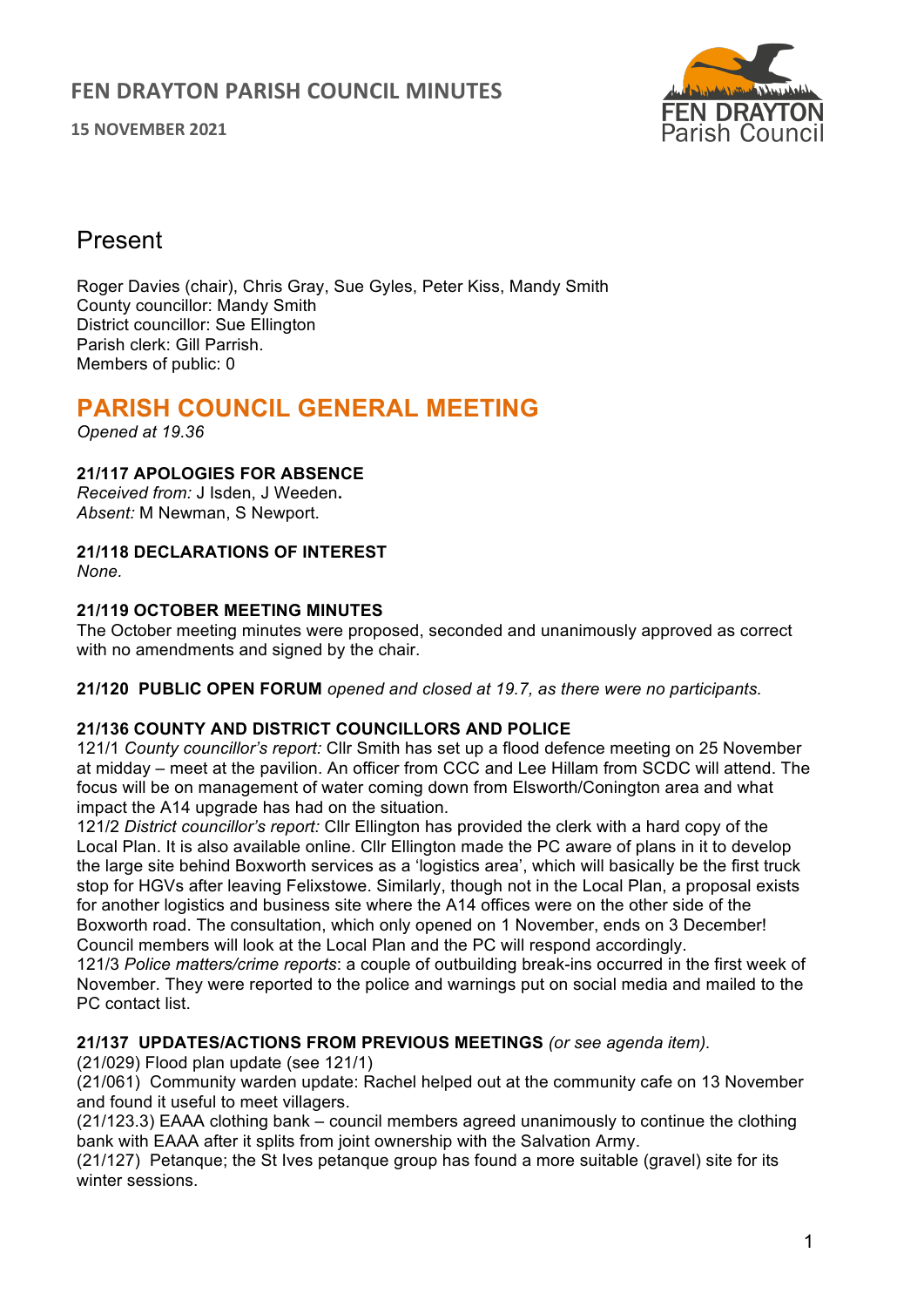**15 NOVEMBER 2021**



(21/128) Village Christmas tree: **RESOLVED:** a quotation for £406.20 by Kane's Projects Ltd for a permanent secure fixing for a tree was accepted by the PC (by email) and the work will be carried out by the end of November for the tree to be in place in time for lighting up on 5 December.

### **21/138 CORRESPONDENCE RECEIVED**

19/10/21 Email from SCDC: notice/timescale for 2022-23 precept request (see 144/1). 02/11/21 Email from Sue Ellington re a RSPB presentation on 18 November. S Gyles and the clerk will attend.

06/11/21 Email from a resident about fly tipping (see 139/4)

08/11/21 Email re registering the defibrillator on The Circuit – it was agreed that the clerk should register the village defibrillator on this scheme. **ACTION**

09/11/21 Email from CCC with poster advertising a free school meal scheme over the Christmas holidays. This was put on social media.

10/11/21 Email from Lets Run Girls running group requesting a donation to fund the training of a new coordinator for its Fen Drayton group. **RESOLVED:** council members voted unanimously (with one abstention) to donate £170 (the cost of training a new leader for a village group). 10/11/21 Email re proposed events from the Queen's Platinum Jubilee group. **RESOLVED:** council members unanimously voted in favour of allowing the jubilee celebrations to take place on the village hall field, subject to any Covid regulations and the organisers arranging public liability insurance for the event. The PC also approved the proposed events and thanked the group for initiating and coordinating the jubilee celebrations.

#### **21/139 VILLAGE MAINTENANCE**

139/1 The Keep Britain Tidy 'We're Watching You' campaign (dog poo) posters have been put up in strategic places by the handyman.

139/2 Zipwire – Caloo has agreed to return to repair the fixing so the seat can be raised. 139/3 Hedges overgrowing footpaths – the hedge in a Cootes Lane garden is overgrowing the footpath along a busy stretch of road, making it dangerous for pedestrians especially at school start and finish times. The clerk will write to the occupants. **ACTION**

139/4 RHL has done an extra cut of the village fields.

139/4 Fly tipping in Covell's Drain, Cambridge Road (60 bags and a fridge freezer) was reported to SCDC on 8/11/21.

#### **21/140 RESPONSES TO CONCERNS HIGHLIGHTED BY CLLR ELLINGTON'S SURVEY**

140/1 *Flooding* – Cllr Smith has organised a flood defence meeting with CCC and SCDC for 25 November. Council members decided that a shed for storing Floodsax and signs was not necessary as an outdoor storage box should suffice. This will be revisited following the results of the flood questionnaire, which will be distributed to at-risk households in the near future. 140/2 *State of village roads and pavements –* Cllr Smith advised the PC to ask Denis Vacher (Highways) to carry out a survey. **ACTION**

**21/141 GOOGLE DOCUMENTS** Moved to January's agenda.

#### **21/142 NEW BENCH FOR RECREATION GROUND**

P Larter will install the concrete base in January/February next year, subject to approval of his quotation. **RESOLVED:** council members unanimously approved the three-seater Captain's Bench from NBB. A Community Chest grant may be available. The clerk will investigate this. **ACTION**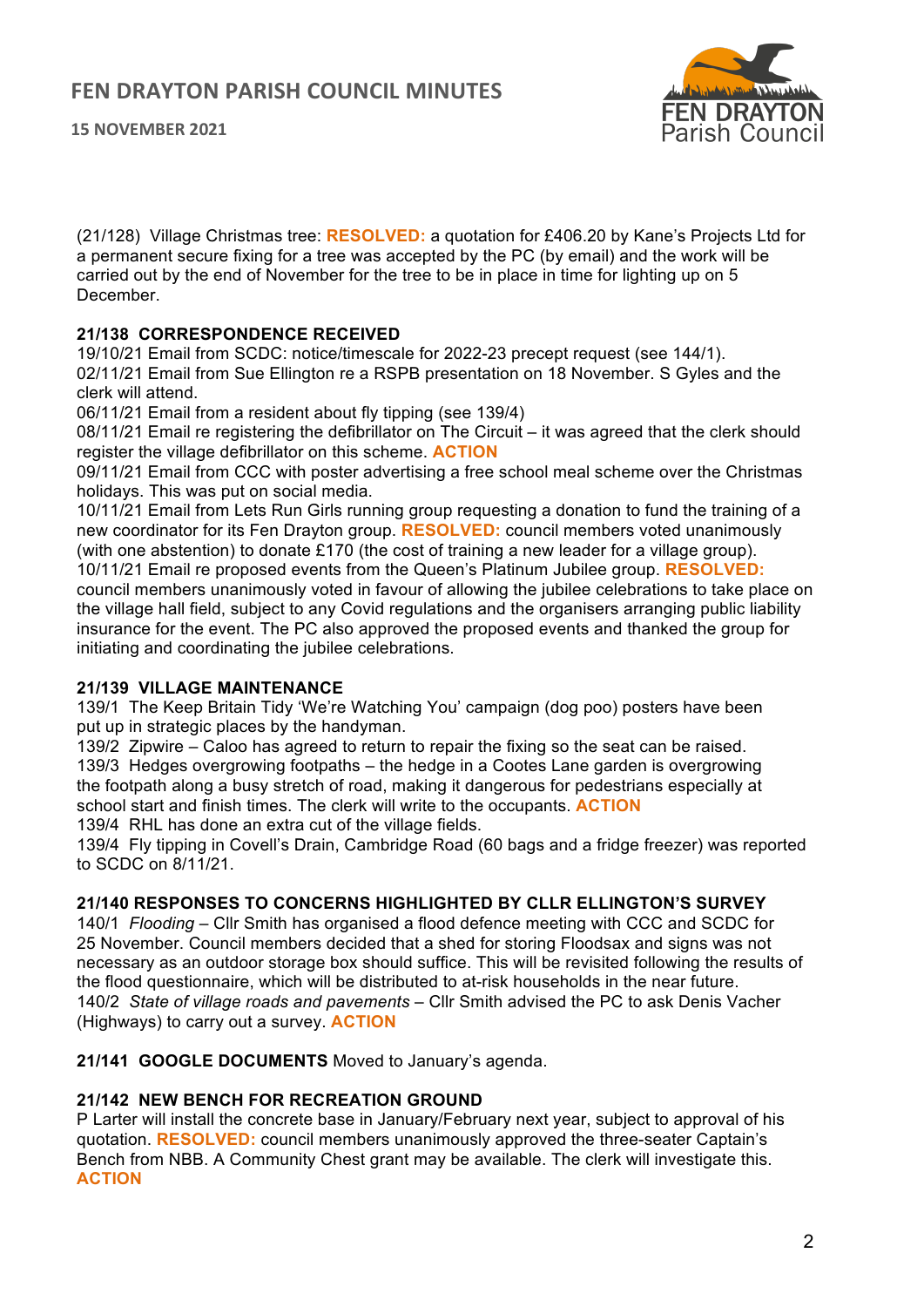**15 NOVEMBER 2021**



#### **21/143 PLANNING APPLICATIONS**

21/03543/HFUL & 21/03544/LBC The Merchants House, 15 High Street Annexe refurbishment 21/03546/HFUL & 21/03547/LBC The Merchants House, 15 High Street Cart lodge extension 21/03810/HFUL & 21/03811/LBC, (amends) The Merchants House, 15 High Street Replacement of north boundary wall.

## **21/144 FINANCE**

144/1 2022-23 precept will be decided at the January meeting when the nine-month figures are available. R Davies asked council members to consider any capital expenditure they think may arise in the next financial year. **ACTION**

144/2 Receipts and payments: see appendix 1. There has been a large rise in pavilion electricity charges, which will send it approximately £100 over budget for the year. **RESOLVED** Council members voted unanimously in favour of asking the football club to chip in. R Davies to discuss with the football club. **ACTION**

144/3 **RESOLVED** Council members unanimously approved the October receipts and payments.

### **Account balances** *(as at 08/11/2021)*

Business account =  $£$  27,711.81

- $\cdot$  S106 account = £409.35
- Town Lands account =  $£28,400,48$
- Cambridge B/S =  $£13,600.00$

#### **21/145 MEETINGS**

145/1 **RESOLVED** Council member unanimously approved the proposed 2022 meeting dates. Meetings will continue to take place on the third Monday of the month (with no meetings in August and December). The village meeting date will be decided at the January meeting. 145/2 Next full council meeting: Monday, 17 January 2022.

M*eeting closed at 21.20.*